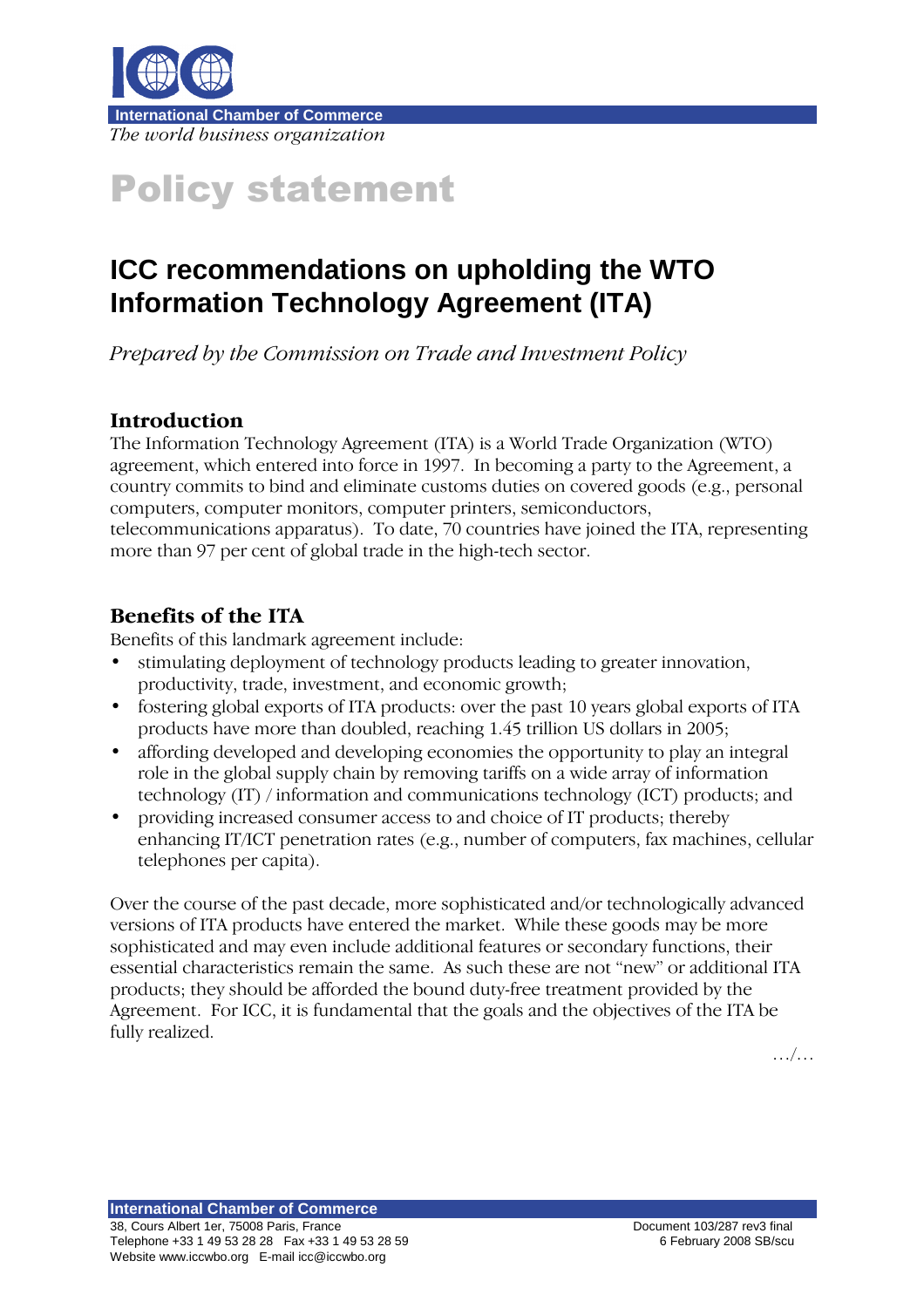

#### Upholding the ITA

In recent years, business has noted that some ITA members are heading down a path aimed at unravelling the Agreement. The members in question are taking a limited or narrow approach to the ITA and have taken to pushing advanced or technologically sophisticated versions of ITA products outside the scope of the Agreement; thereby subjecting these goods to excessive duties. Set-top boxes, multi-function printers, and flat panel computer monitors are examples of technologically advanced versions of ITA products that are not being provided the bound duty-free treatment mandated by the Agreement. This approach:

- undermines the letter and spirit of the Information Technology Agreement and respective country commitments;
- erects barriers to trade in high-tech products that every sector of the economy depends on;
- threatens to slow IT/ICT product uptake, at the expense of innovation, businesses, and consumers;
- improperly seeks to redirect foreign investment from one country to another;
- penalizes companies and consumers for the addition of secondary features and functionalities to existing products; and
- threatens to diminish economic growth and overall development.

Discussions have been held at the WTO Committee of Participants on Expansion of Trade in Information Technology Products, commonly referred to as the ITA Committee, to seek to ensure that ITA products continue to be subject to bound, duty-free treatment. Many members, including Canada, Chinese Taipei, India, Japan and the United States have raised concerns about efforts to deny bound, duty-free treatment to ITA products with additional functionalities.

To date, efforts to engage at the multilateral level (within the ITA Committee) as well as at the bilateral level have failed in addressing this issue. Continued violation of the letter and spirit of the ITA, if left unchecked, place the entire Agreement in jeopardy.

The ITA provides that "Each party's trade regime should evolve in a manner that enhances market access opportunities for information technology products." ICC stresses that the letter and spirit of the ITA must be maintained and calls upon all participants to honour the Agreement.

#### ICC recommendations

The ITA is an important example of a successful international trade agreement – it has expanded access to the IT products that power the global economy, lowered prices for businesses and consumers, and facilitated worldwide innovation and digitalization. Its undermining is of concern both to global IT/ICT companies that are ICC members, but also to the broader business community represented by ICC that benefits from free trade in these products. Therefore, ICC opposes any efforts to unravel, whether in spirit or letter, the ITA and undermine the benefits it has produced.